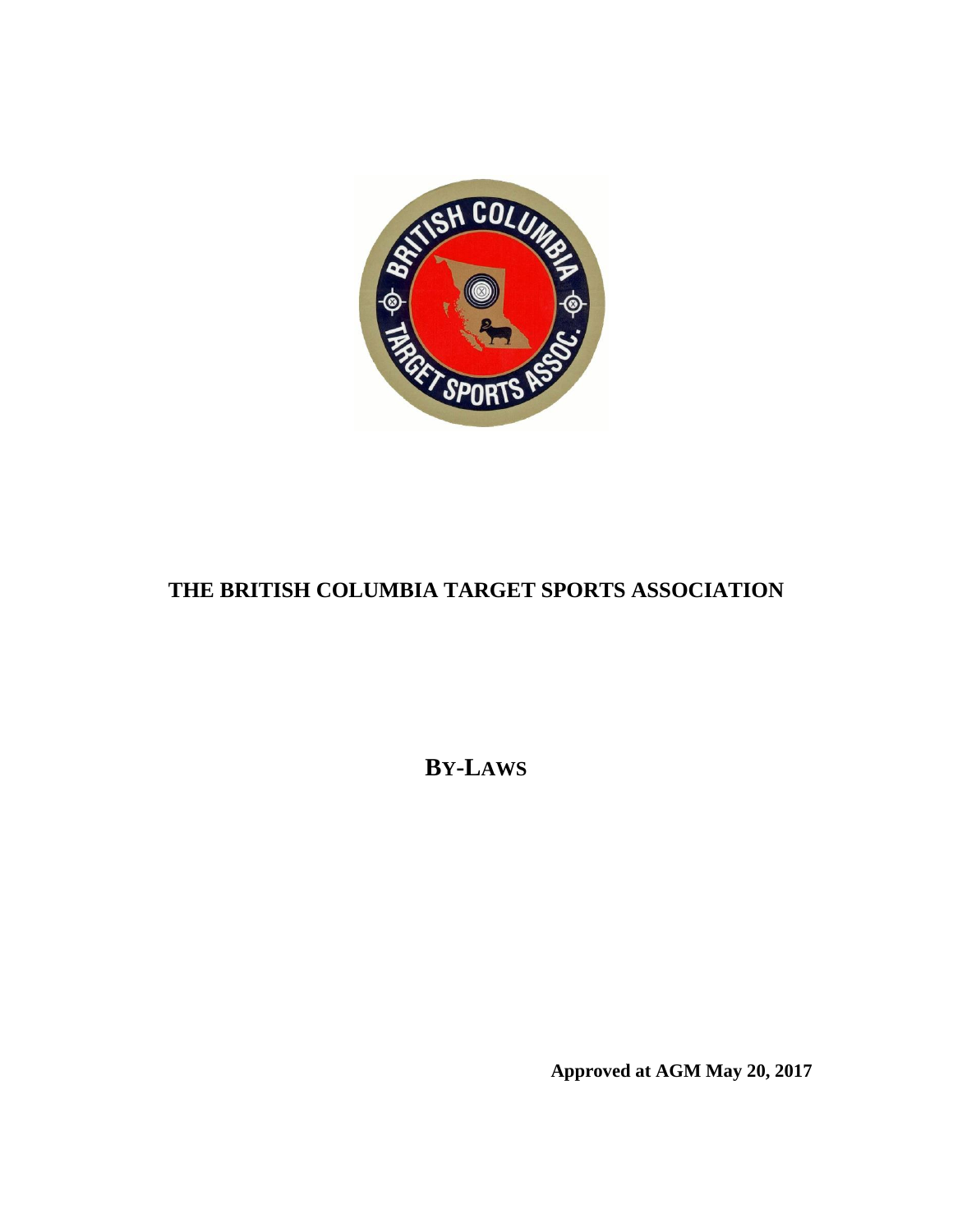#### **INDEX OF ARTICLES**

- **ARTICLE I – NAME**
- **ARTICLE II – MEMBERSHIP**
- **ARTICLE III – AFFILIATION**
- **ARTICLE IV – FEES**
- **ARTICLE V – TERMINATION OF MEMBERSHIP AND AFFILIATION**
- **ARTICLE VI – VOTING**
- **ARTICLE VII – FINANCES**
- **ARTICLE VIII – BOARD OF DIRECTORS**
- **ARTICLE IX – INDEMNITIES TO DIRECTORS AND OTHERS**
- **ARTICLE X – CONFLICT OF INTEREST**
- **ARTICLE XI – OFFICERS**
- **ARTICLE XII – EXECUTIVE COMMITTEE**
- **ARTICLE XIII – COMMITTEES**
- **ARTICLE XIV – NOMINATIONS FOR OFFICE**
- **ARTICLE XV – DUTIES OF OFFICERS**
- **ARTICLE XVI – MEETINGS AND SESSIONS**
- **ARTICLE XVII – QUORUM**
- **ARTICLE XVIII – AMENDMENTS OF BYLAWS**
- **ARTICLE XIX – FUNDAMENTAL CHANGES**
- **ARTICLE XX – ADOPTION OF BYLAWS**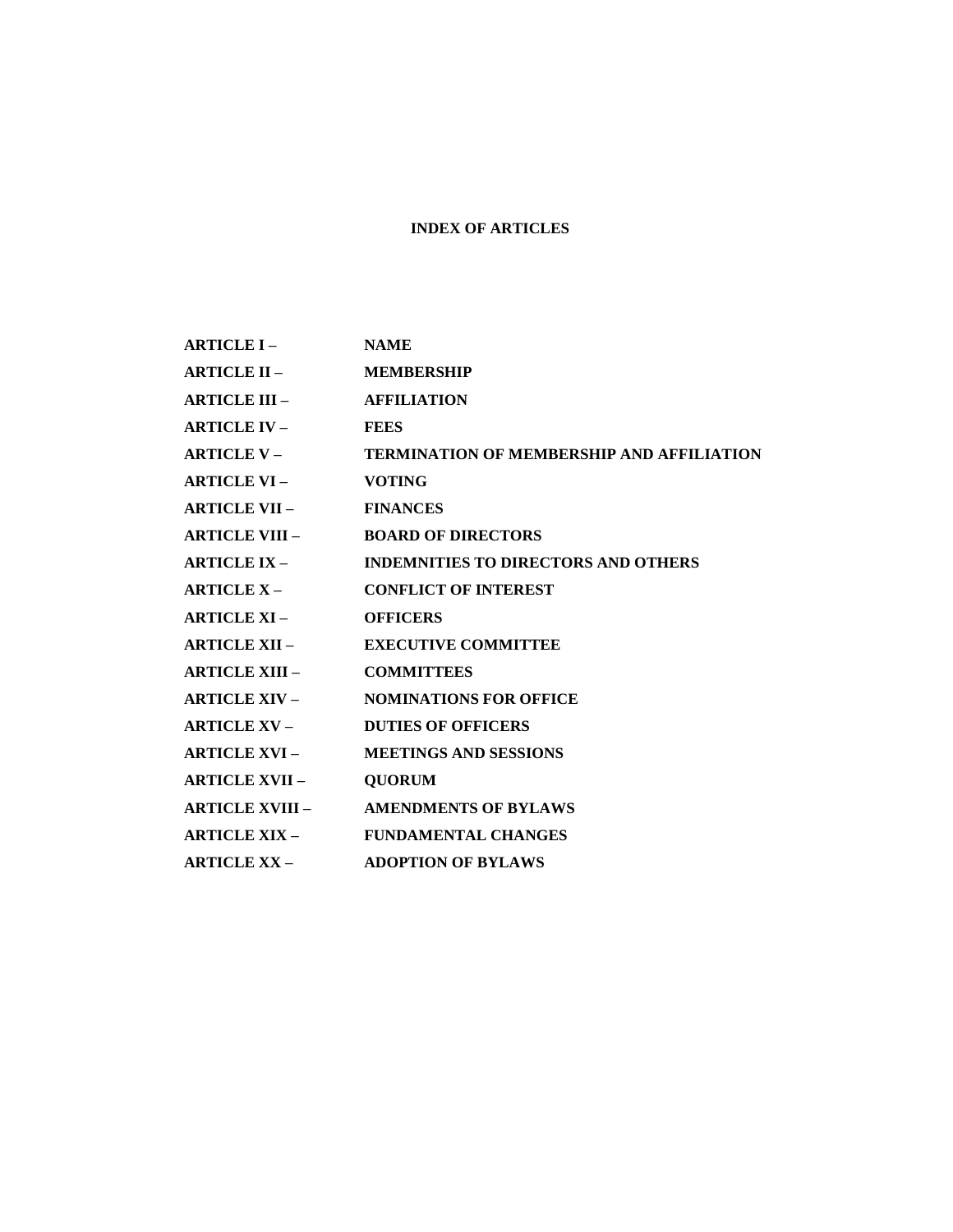# **BY-LAWS**

### **INTERPRETATION**

1. (1) In these bylaws, unless the context otherwise requires,

(a) **"Board of directors"** means the directors of the society for the present time;

(b) **"Society Act"** means the **Society Act** of the **Province of British Columbia** from time to time in force and all amendments to it;

(c) "**registered address**" of the member means his address as recorded in the register of members.

 (2) The definitions in the **Society Act** on the date these bylaws become effective apply to these bylaws.

2. Words importing the singular include the plural and vice versa; and words importing a male person include a female person and a corporation.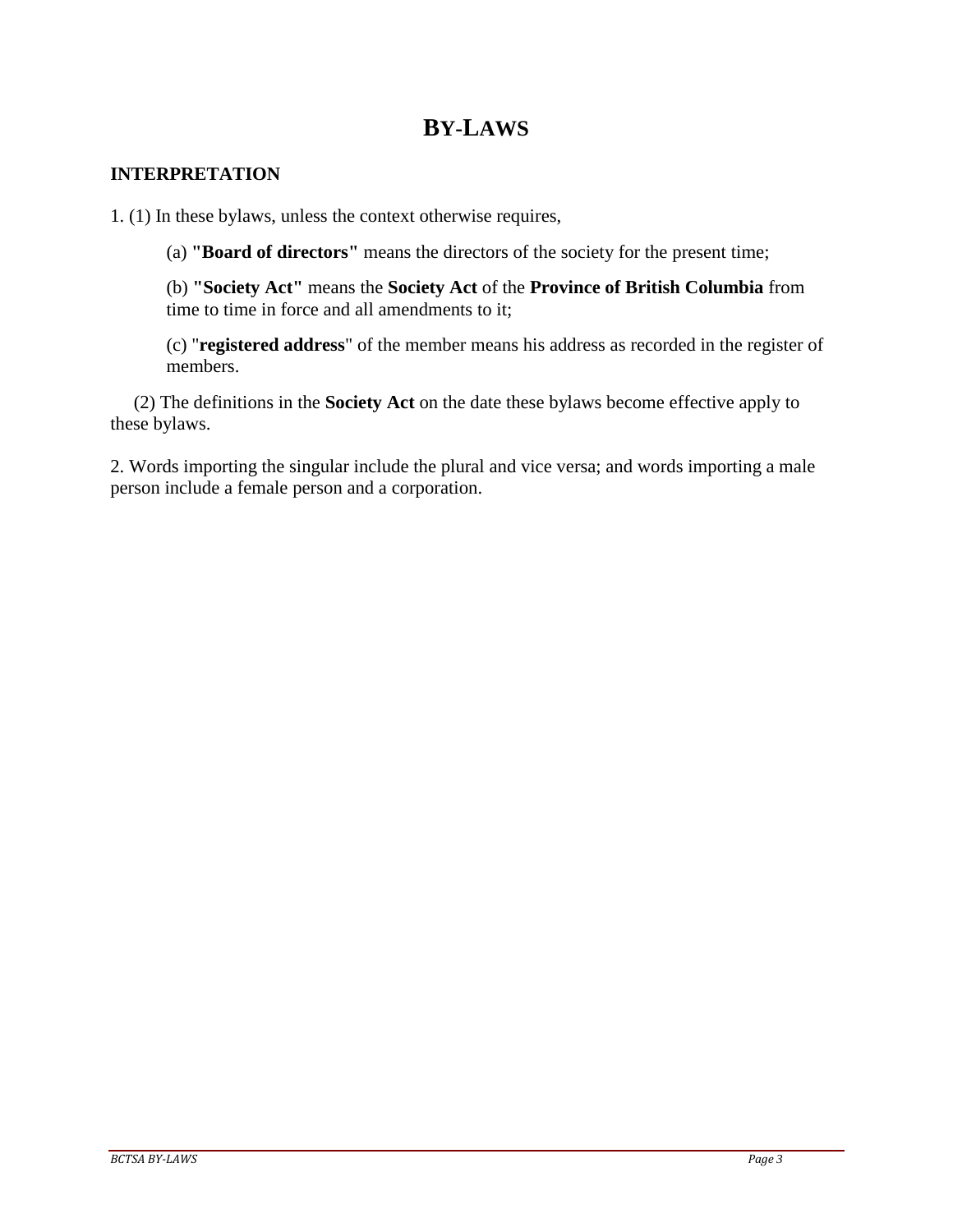# **ARTICLE I – NAME**

The name of the association shall be:

# 1. British Columbia Target Sports Association

Herein referred to as "BCTSA".

2. The operations of the society are to be carried on within the Province of British Columbia.

3. The society will be operated as a not for profit society, and the service shall be applied without prejudice to all individuals or groups in the province of British Columbia.

4. The activities of the society shall be carried out without purpose of gain for its members, and any profits or other accretions shall be used for promoting its purpose.

5. That on termination or disolution of the society, after all debts have been paid or provision for payment has been made, the assets remaining shall be paid, transfered or delivered to another organization with purposes similiar to those of this society, or if this cannot be done, to the Minister of Finance, Province of British Columbia.

6. The internal management of member Clubs or Organizations shall be governed by the By-laws of those Clubs or Organizations.

7. Paragraphs 2,3,4,5,6 of the above where previously unalterable.

# **ARTICLE II – MEMBERSHIP**

- I. There shall be one class of Member in BCTSA.
- II. Membership is available to those individuals who have paid their membership fees to the BCTSA and are in good standing.
- III. Applications for membership shall be filed with the BCTSA in the form prescribed by the Board of Directors.
- IV. The exclusive right to accept or reject an application for membership or affiliation is vested in the Board of Directors.
- V. Each member shall have the right to participate in the activities of the BCTSA and to attend and to vote at all meetings of the members.
- VI. Membership in the BCTSA shall be non-transferable. **ARTICLE III – AFFILIATION**
- I. The Board of Directors may approve an application for the Affiliation and/or Association of National, Provincial or other firearm related organizations on such terms and conditions as they see fit. Fees for such affiliation are approved by the Board of Directors at Board meetings.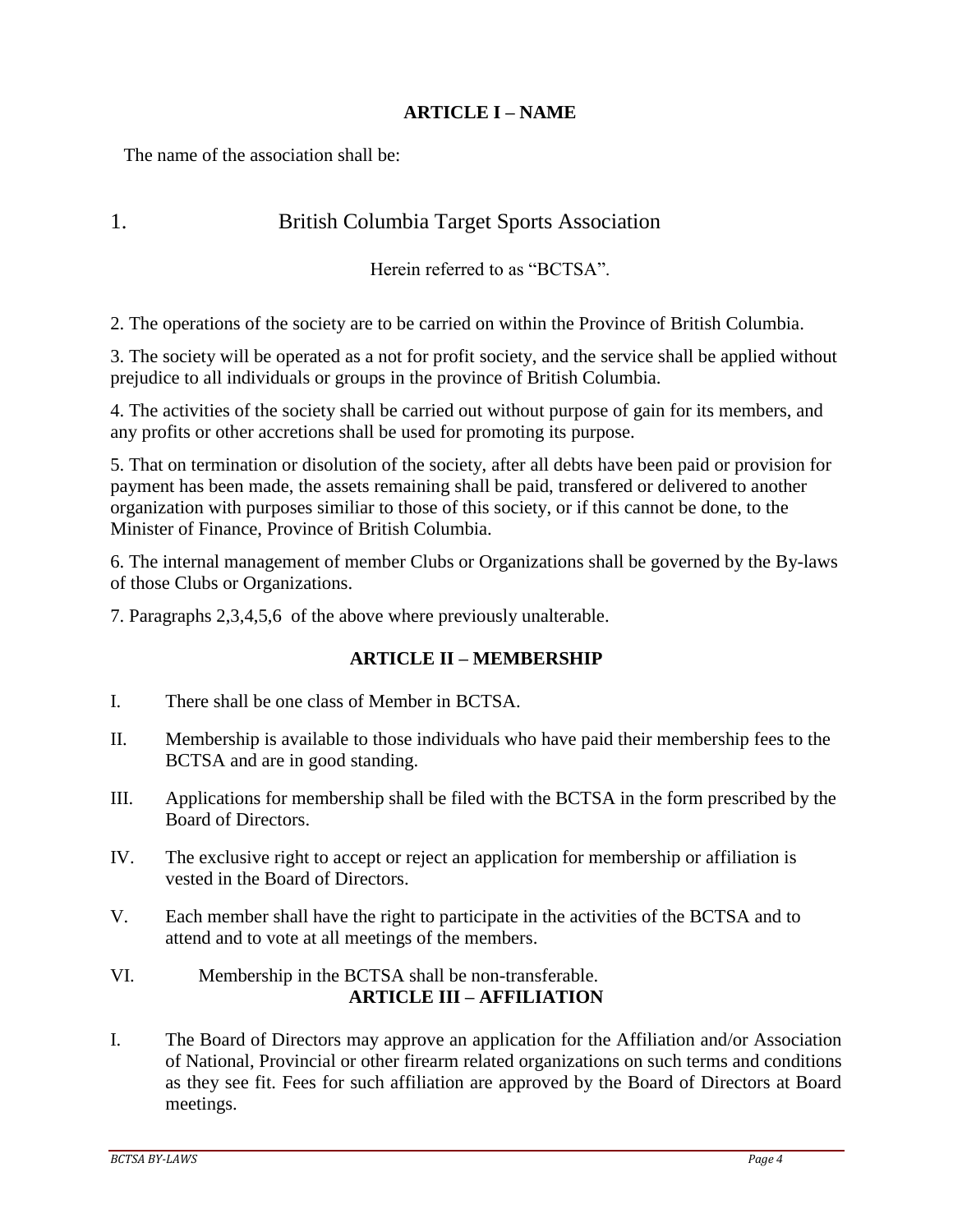II. Clubs and/or Associations who have affiliated with the BCTSA shall be known as 'Affiliates' and shall not be deemed 'Members' of the BCTSA.

# **ARTICLE IV – FEES**

I. The Board of Directors shall by resolution, set and establish the fee payable in respect of membership and affiliation and may, from time to time, vary such fee.

# **ARTICLE V –**

#### **TERMINATION OF MEMBERSHIP AND AFFILIATION**

- I. All memberships and affiliations shall terminate automatically at the end of the period for which they are issued. The period shall commence on the date on which the membership or affiliation was issued.
- II. Failure by any member to renew their membership or by any affiliated organization to renew its affiliation on or before the date it expires, shall automatically result in the suspension of all the rights and privileges of membership and affiliation. Upon payment of any fees owing, such member will have their rights and privileges reinstated from that day forward.
- III. Any member may terminate their membership or any organization may terminate its affiliation at any time by giving written notice to that effect to the BCTSA office.
- IV. The Board of Directors, upon its own initiative, or upon the substantiated charge of any member or members in good standing, may suspend or expel any member or any affiliated organization as a disciplinary measure for conduct detrimental to the best interests of the Association.

The member or organization so charged shall be advised of the charge, and shall have the opportunity of offering a defence before disciplinary action by the Board of Directors is considered. If the member or organization is dissatisfied with the decision of the Board of Directors, they shall have the right of appeal at an Annual Meeting or at a Special Meeting for this purpose.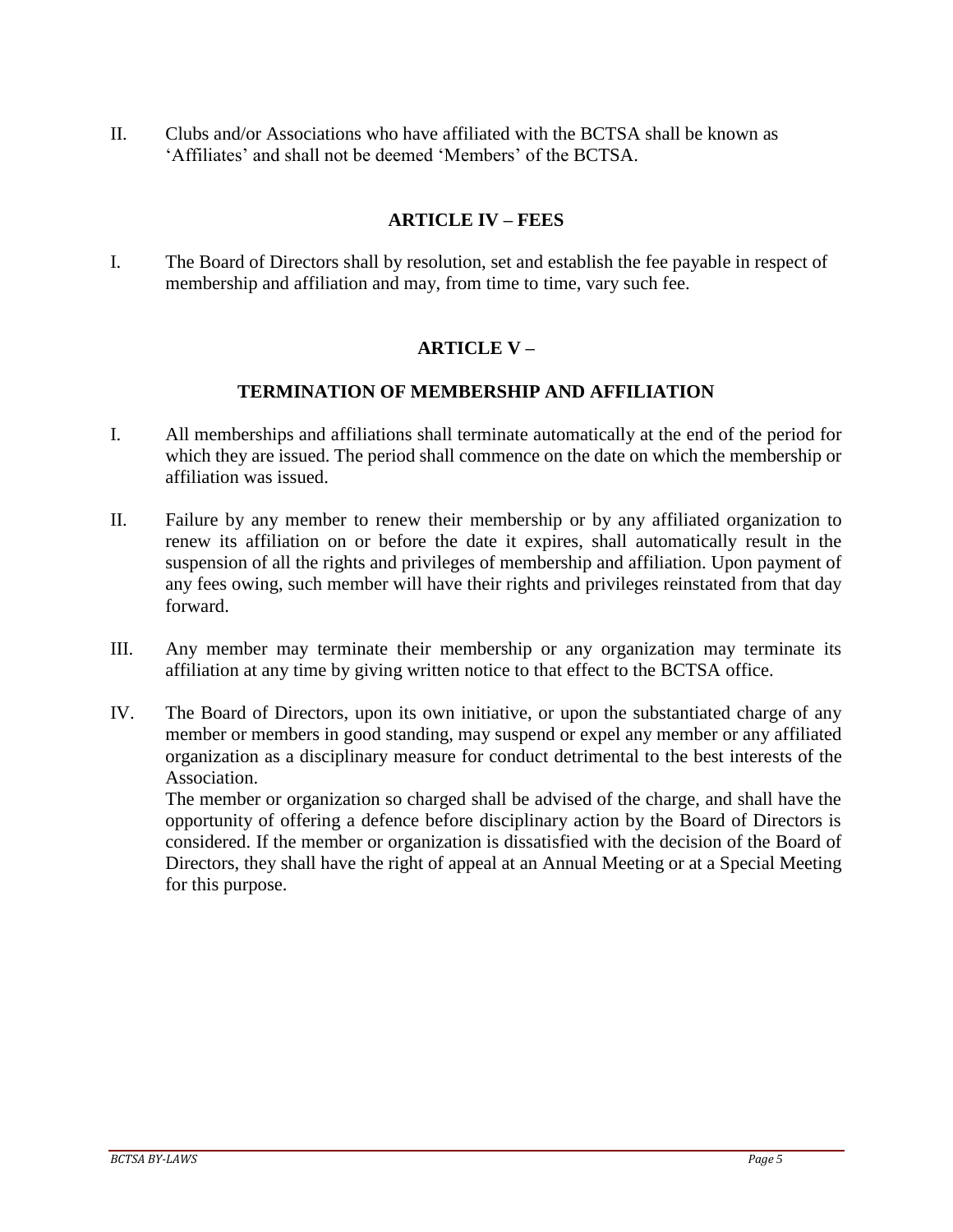# **ARTICLE VI – VOTING**

- I. Unless otherwise provided by law or by-law, approval by a general meeting, with quorum established, shall require the favourable vote of the majority of voters present thereat. In the event of a tie vote, the Chairperson shall have a second and/or deciding vote.
- II. The method of voting shall at all times be a show of hands unless a secret ballot is deemed necessary by the meeting.
- III. If the meeting is held in whole or in part by teleconference, then notice shall be given to the voting members at least forty-eight (48) hours prior to the commencement of the meeting of all particulars pertaining to the vote. Each voting member shall submit his or her vote by email to the person presiding over the meeting no later than thirty (30) minutes prior to the commencement of the meeting with a read request attached. In the event that a voting member submits a second email vote, the first email vote will be accepted as that members vote.
- IV. A Special Resolution is a resolution of which notice has been given and which shall require a 2/3 vote of those voting.
- V. Board of Directors Meetings: Each director in good standing shall have one vote. Voting shall be by a show of hands, unless any director requests that a secret ballot be conducted. Only in the event of a secret ballot vote occurring shall the BCTSA record the results of the vote, and shall destroy the ballots upon approval of the board. In the event of a tie vote, the person presiding at the meeting shall be required to exercise a second or deciding vote.
- VI. Voting at the Annual Meeting (the "meeting"): Each member as described in Article II of these By-Laws who was a member in good standing, on the date of the meeting, and who continues to be a member in good standing throughout the meeting, shall have the right to vote.
- VII. Election of Officers at Annual Meeting (the "meeting"): The election of officers at the meeting shall be by secret ballot for those attending the AGM. No voting member may vote more than once. After a reasonable time has been allowed for marking, the scrutineers shall collect the ballots from the voting members present and shall count the ballots with all reasonable dispatch.

a If there are two candidates in a particular election, the winner shall be the individual who obtains the greater number of votes. Should there be more than two candidates submitting their names for office, the winner shall be the individual who received a majority of the votes cast. Should no individual receive the majority of the votes cast, the individual receiving the lowest number of votes shall be withdrawn from the election and the ballots shall be resubmitted to the voting members and another vote shall be taken. This process shall continue until an individual receives a majority of votes cast. In the event of a tie vote between the final two candidates, the person presiding at the meeting shall be required to exercise a second or deciding vote.

VIII. There shall be no proxy voting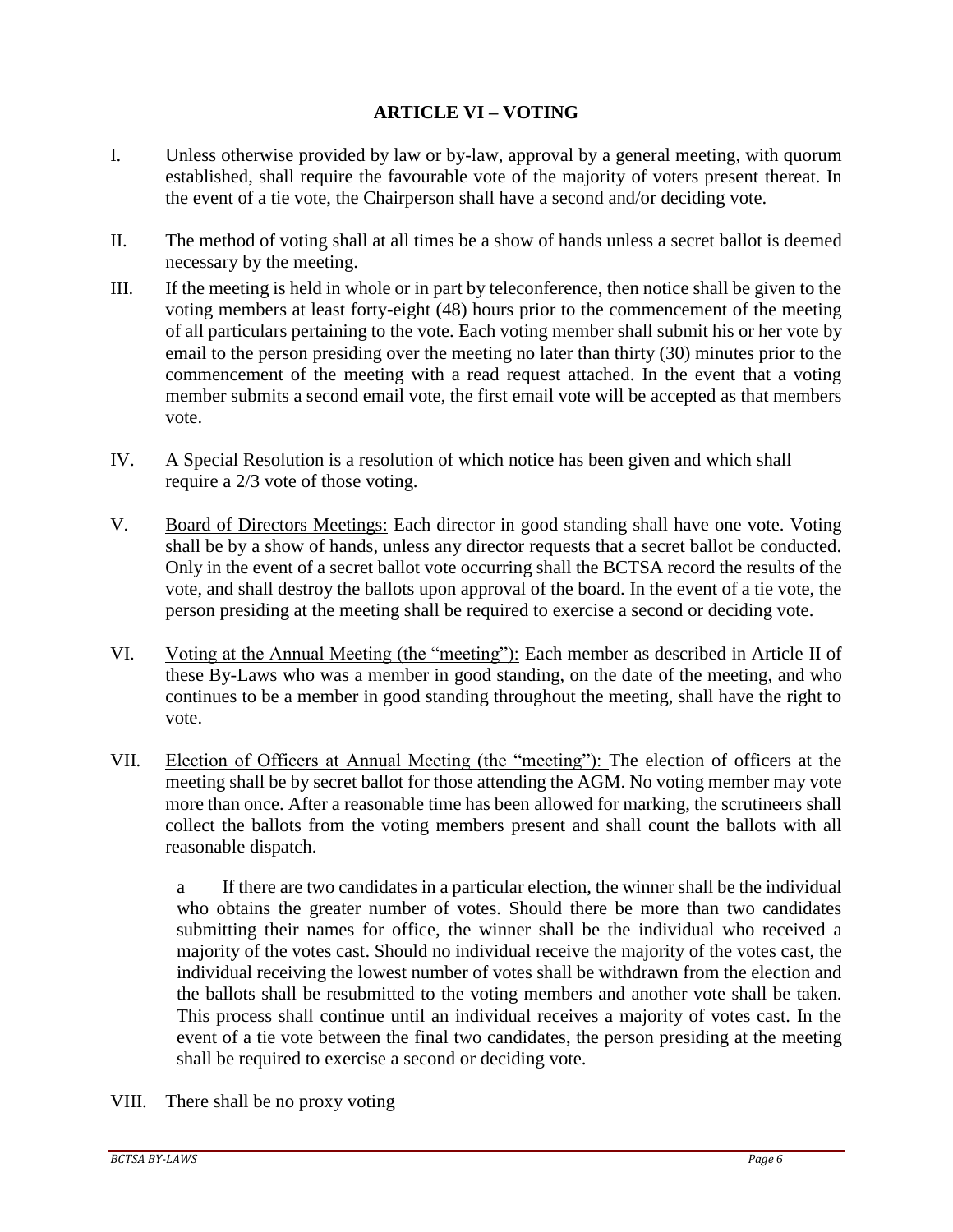### **ARTICLE VII – FINANCES**

- I. Unless otherwise ordered by the Board of Directors, the financial year end of the BCTSA shall be the  $31<sup>st</sup>$  day of March of each year.
- II. All contracts, documents, or any like instruments, required to be executed by the BCTSA shall be signed by two persons named and appointed by the Executive Committee, at least one of which shall be an officer.
- III. One or more bank accounts shall be kept for the BCTSA in chartered Canadian Banks/Credit Unions. All cheques, bills of exchange, or other notes shall be signed by parties to be designated and appointed by the Board, one of whom shall be an officer.
- IV. A detailed record of all monies received, receivable, paid and payable by the BCTSA shall be kept in books of appropriate form.
- V. Such books and all other documents pertaining to the collection, management and disbursement of the BCTSA's monies shall be reviewed once a year by an independent accounting firm and report presented for approval at the meeting..
- VI. Should the membership of an individual or the affiliation of an organization be terminated for any reason whatsoever:
	- a. The BCTSA shall be under no obligation to distribute to such individual or organization any part of the monies, values or assets then held by the BCTSA, including the fees already paid by such individuals or organizations under the membership or affiliation assessment.

# **ARTICLE VIII – BOARD OF DIRECTORS**

- I. The affairs of the BCTSA shall be managed by a Board of Directors which shall consist of the following:
	- a. All elected officers of the society plus at least one other volunteer person;
- II. The Board of Directors shall be responsible for overseeing the affairs of the BCTSA and for the development of policies for the BCTSA.
- III. The office of director shall be automatically vacated:
	- a. If a director shall resign his or her office by delivering a written resignation to the BCTSA, or
	- b. If he or she is found by a court to be of unsound mind, or
	- c. By death of a director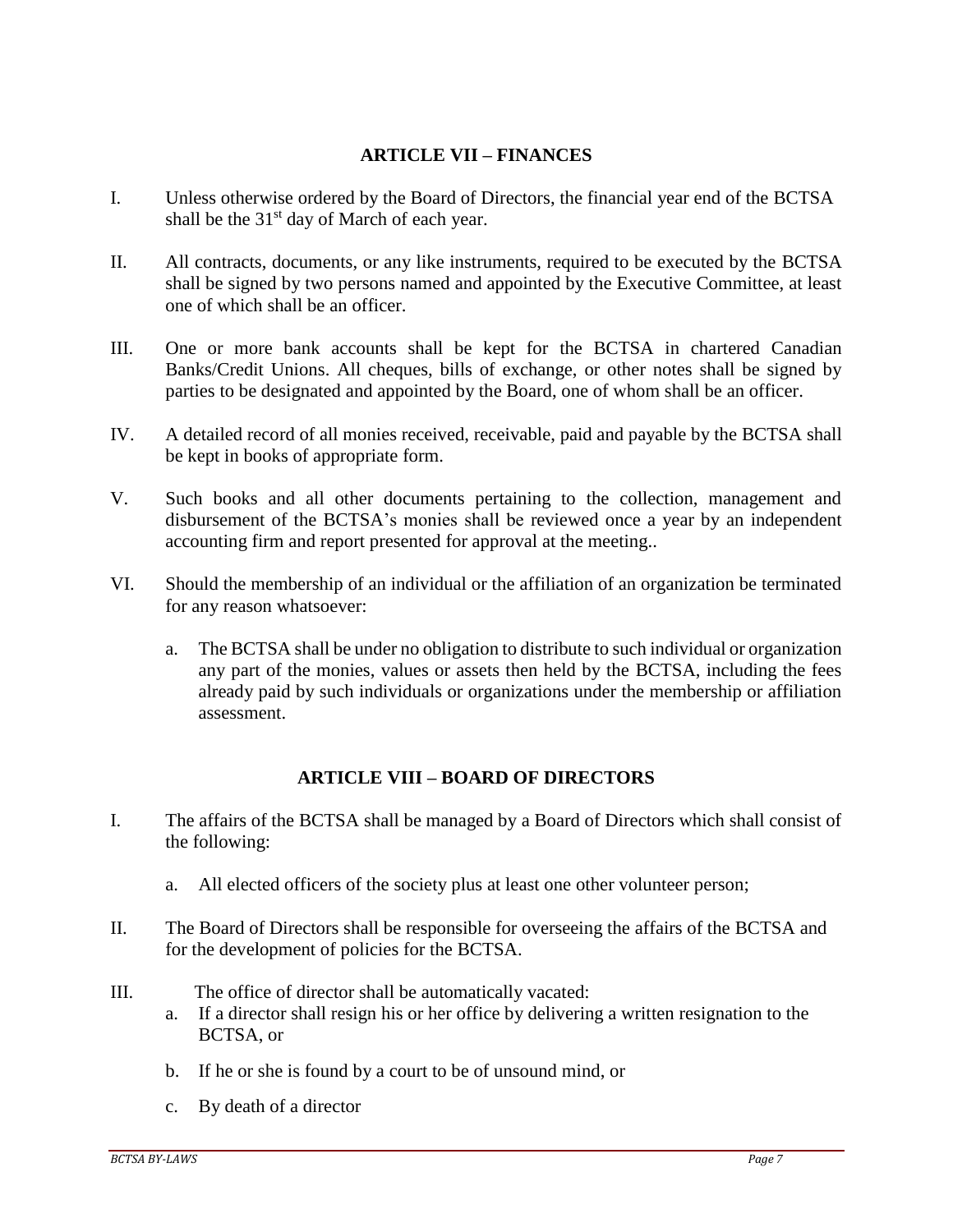IV. A director may be removed by Ordinary Resolution of the Members at an Annual Meeting or Special Meeting, provided the director has been given notice of and the opportunity to be heard at such a meeting.

#### **ARTICLE IX – INDEMNITIES TO DIRECTORS AND OTHERS**

I. Every director and officer of the BCTSA or other person who has undertaken or is about to undertake any liability on behalf of the BCTSA shall from time to time and at all times, be indemnified and saved harmless out of the funds of the corporation, from and against:

#### **ARTICLE X – CONFLICT OF INTEREST**

In accordance with the Act, a director, officer, or member of a committee who has an interest, or who may be perceived as having an interest, in a proposed contract or transaction with BCTSA will comply with the Act and BCTSA's Conflict of Interest Policy. They will disclose fully and promptly the nature and extent of such interest to the Board or committee, as the case may be, will refrain from voting or speaking in debate on such contract or transaction; will refrain from influencing the decision on such contract or transaction; and will otherwise comply with the requirements of the Act regarding conflict of interest.

# **ARTICLE XI – OFFICERS**

I. The Executive officers of the BCTSA shall be as follows and are elected positions:

- a. President;
- b. Vice-President;
- c. Treasurer
- d. Secretary
- II. The Board of Directors shall be;
	- a. The president, vice president, secretary, treasurer and one or more other persons
	- b. The number of directors must be 5 or a greater number determined from time to time at a general meeting.
	- c. To be eligible to become an elected executive officer requires that the candidate be a member in good standing of BCTSA.
	- d. The office of an officer shall immediately become vacated by:
		- i. Death of the officer;
		- ii. If the officer shall resign his or her office by delivering a written resignation to the Board of Directors; or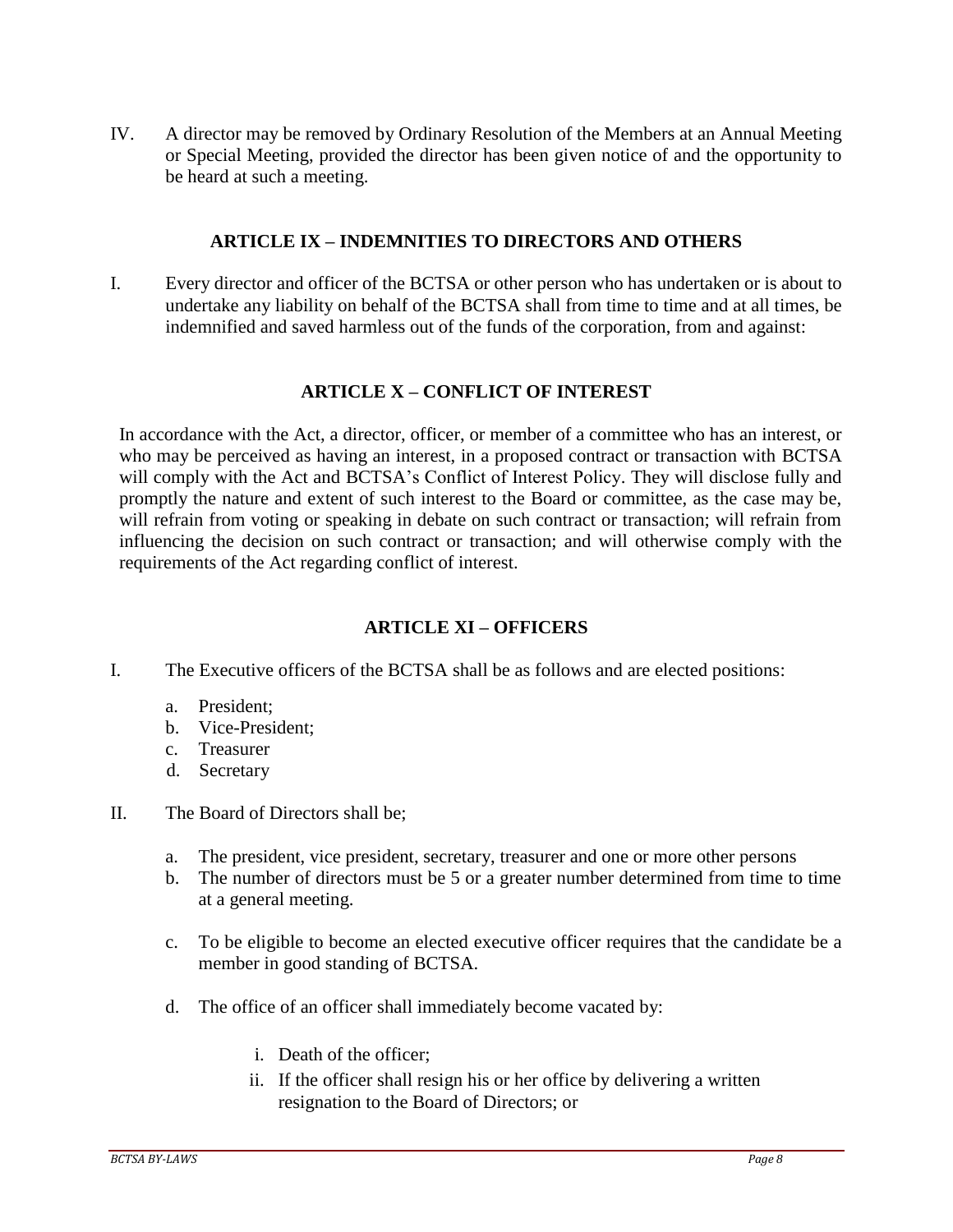- iii. The officer ceasing to be a director.
- e. Where the position of an officer becomes vacant for whatever reason and there is still a quorum of directors, the Board may appoint a qualified individual to fill the vacancy for the remainder of the vacant position's term of office.
- III. The officers shall serve without remuneration or compensation except that:
	- a. The Board may reimburse an officer for any out-of-pocket expenses necessarily incurred in his or her official capacity in the discharge of his or her duties for the account of and on behalf of the BCTSA.
	- b. The Board may in their absolute discretion, determine and grant remuneration to those individuals they deem appropriate for business directly related to the BCTSA.

# **ARTICLE XII – EXECUTIVE COMMITTEE**

I. The Executive Committee of the BCTSA shall consist of all elected officers of the BCTSA.

# **ARTICLE XIII – COMMITTEES**

I. Committees may be appointed by the Board for any purpose. When appointing a committee, the Board may put such conditions, restrictions, or limitations on the mandate of the committee, on its composition, and on the means of the selection of committee members and of chairpersons, as are deemed by the Board to be appropriate for the effective pursuit of the mandate of the said committee, provided that all such appointees shall be BCTSA members in good standing.

# **ARTICLE XIV – NOMINATIONS FOR OFFICE**

- I. Any BCTSA member satisfying the conditions for holding office in the BCTSA may be nominated for election to office.
- II. Directors must be 18 years of age, subject to certain exceptions in the regulations which allow for directors that are 16 or 17 years of age;
- III. Directors must expressly consent to act as a director;
- IV. A nomination for a person unable to attend an AGM shall be in writing and shall include the following:
	- a. The office for which the nomination is made;
	- b. The name of the BCTSA member nominated;
	- c. The date upon which the nomination is submitted; and
	- d. The written consent of the BCTSA member nominated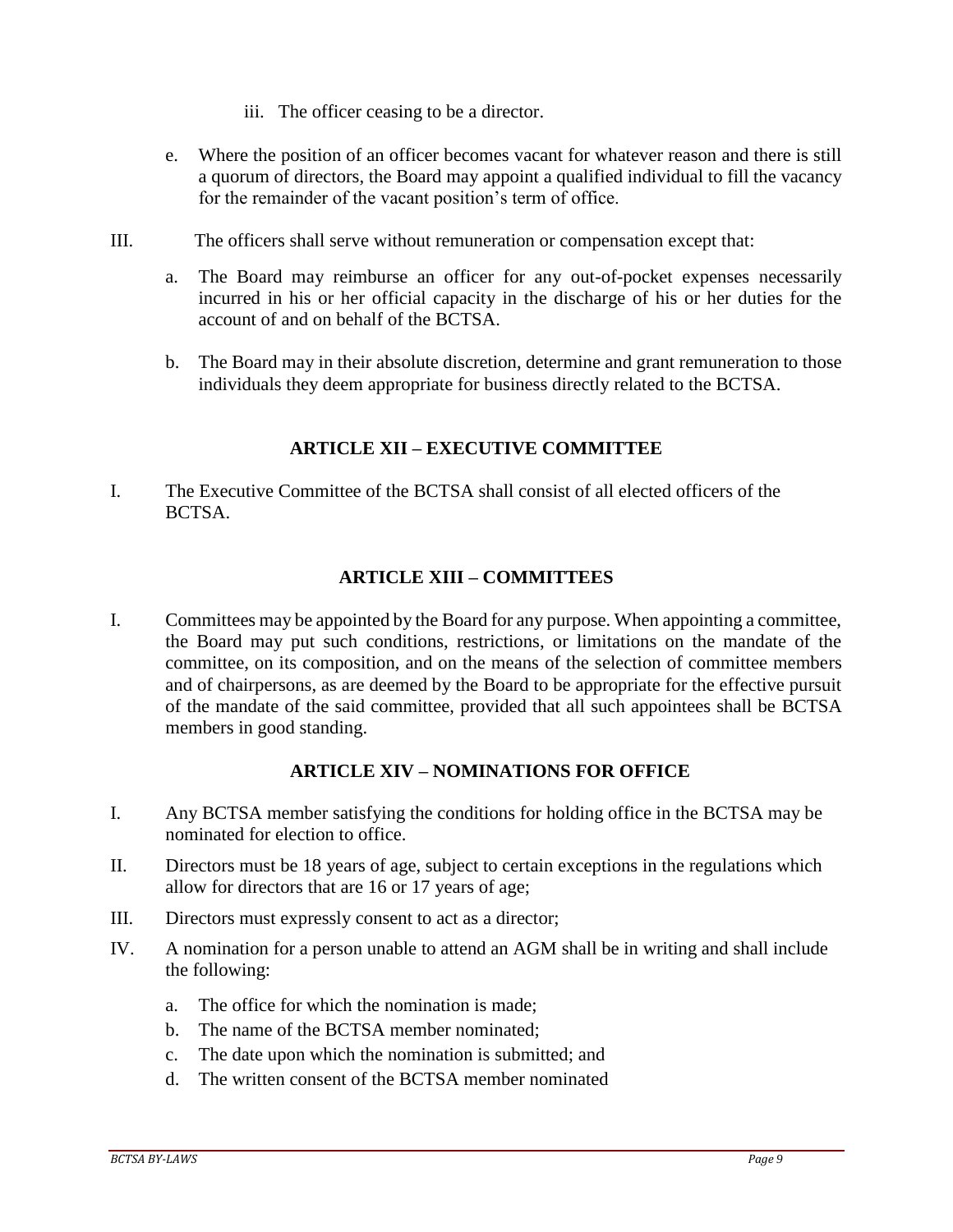V. Voting members shall have the right to submit further nominations for all elected offices of the BCTSA provided such further nominations are received by the BCTSA before the vote has commenced and is accompanied by the consent of the person nominated.

# **ARTICLE XV – DUTIES OF OFFICERS**

I. President: shall preside at meeting of the BCTSA, and at meetings of the Board of Directors, and at meetings of the Executive Committee, and represent the BCTSA at Provincial, National or International meetings as necessary.

The President shall appoint the Vice-President to preside at such meetings in the President's absence, and shall order that meetings of the directors and of the Executive Committee be held when required hereunder and whenever the President may deem necessary.

- II. The Vice President shall carry out the duties of the President during his absence.
- III. The Secretary shall:
	- a) Conduct the correspondence of the society
	- b) Issue notices of meetings of the society and directors
	- c) Keep minutes of all meetings of the society and directors

d) Have custody of all records and documents of the society except those required to be kept by the Treasurer

IV The Treasurer shall;

(a) keep the financial records, including books of account, as are necessary to comply with the Society Act, and receive all monies paid to the society, and be responsible for the deposit of same into whatever bank the board may order; and

(b) render financial statements to the directors, members and others when required, and prepare for submission to the annual general meeting a statement of the financial position of the society.

(1) The offices of secretary and treasurer may be held by one person who shall be known as the secretary treasurer.

(2) When the secretary treasurer holds office the total number of directors shall not be less than 5 or the greater number that may have been determined pursuant to the bylaws.

IV. Other Duties: the officers shall perform such further and other duties as may be assigned to them, from time to time, by the Board of Directors.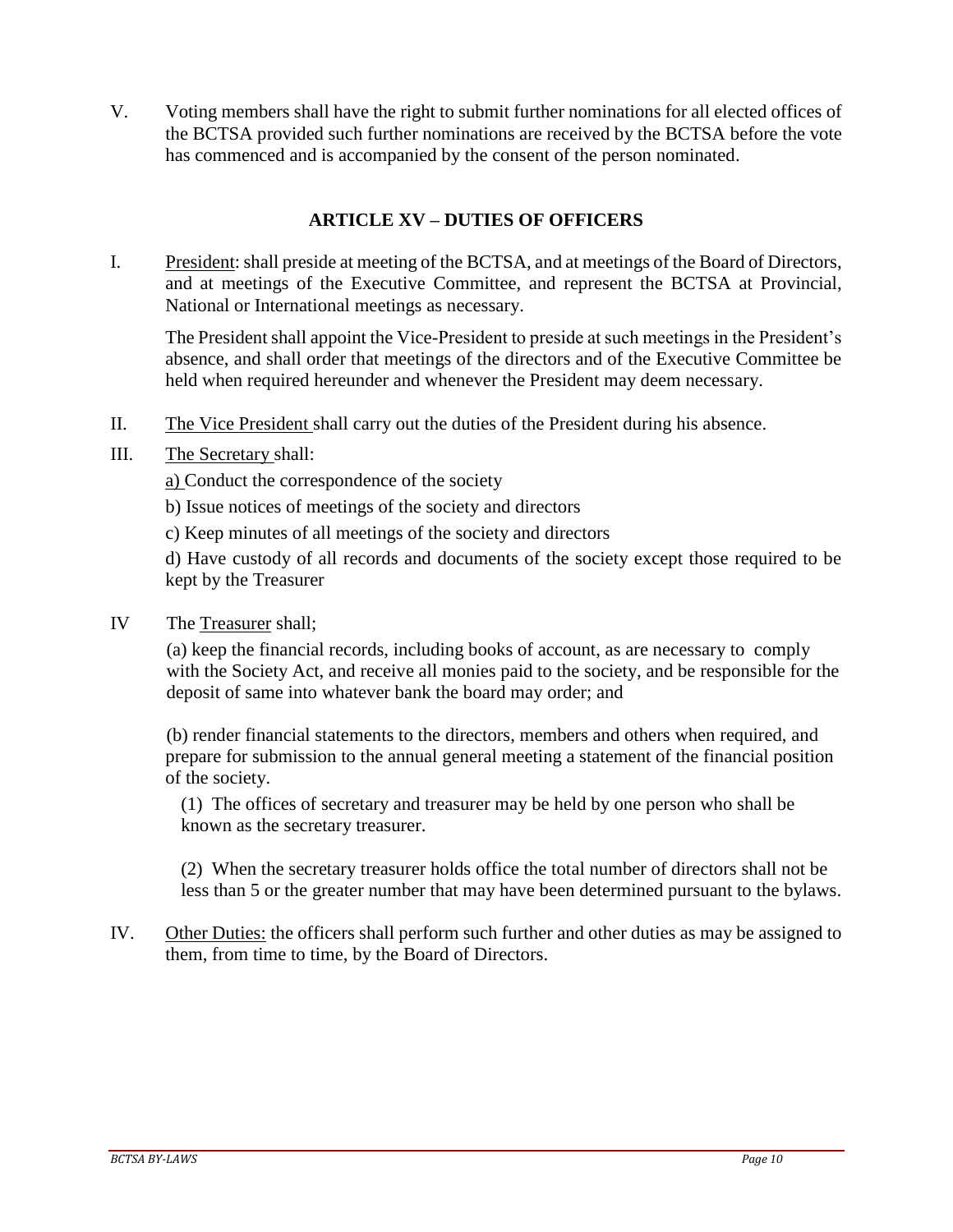### **ARTICLE XVI – MEETINGS AND SESSIONS**

I. (i) Annual Meeting: An Annual Meeting of the members (the meeting) shall be held each year within ninety (90) days of the end of the BCTSA's fiscal year, or as soon thereafter as is possible provided it shall be held no later than 6 months from the end of the BCTSA's fiscal year. The time and place of the said meeting, which shall be held in British Columbia, shall be decided by the majority vote at a Board of Directors meeting.

Affiliated organizations invited by the BCTSA shall have the right to attend the Annual General Meeting, provided that the Chairperson of the said meeting may always require any person or persons, except members of the BCTSA, to leave the room where a vote is being held or any other time that he or she deems appropriate.

- (ii) Business to be transacted at a General Meeting is;
	- (i) the adoption of rules of order;
	- (ii) the consideration of financial statements;
	- (iii) the report of the accountants review, if any;
	- (iv) the appointment of the accountant, if any;
	- (v) the report of the directors;
	- (vi) the election of executive members;

(vii) the other business that, under these bylaws, ought to be transacted at an annual general meeting, or business which is brought under consideration by the report of the directors issued with the notice convening the meeting.

(viii) all other business transacted at a general meeting is Special Business.

Special Business requires notice to be conducted and is all business at an annual general meeting except ordinary business as out lined in 1 (i) to (vii)

(iii) No business, other than the election of a chairman and the adjournment or termination of the meeting, shall be conducted at a general meeting at a time when a quorum is not present.

(iv) If at any time during a general meeting there ceases to be a quorum present, business then in progress shall be suspended until there is a quorum present or until the meeting is adjourned or terminated.

- II. Special Meeting: The Board of Directors shall call a special meeting of all members:
	- a. By written request of members representing no less than ten (10) percent of the total votes of members disclosing the nature of the business to be transacted at such special meeting; or
	- b. If there is a failure to meet quorum at the Annual Meeting.
	- c. If within 15 minutes from the time appointed for a general meeting a quorum is not present, the meeting shall stand adjourned to a time and place set by those members who are present. If at the adjourned meeting a quorum is not present within 30 minutes from the time appointed for the meeting, the members present constitute a quorum.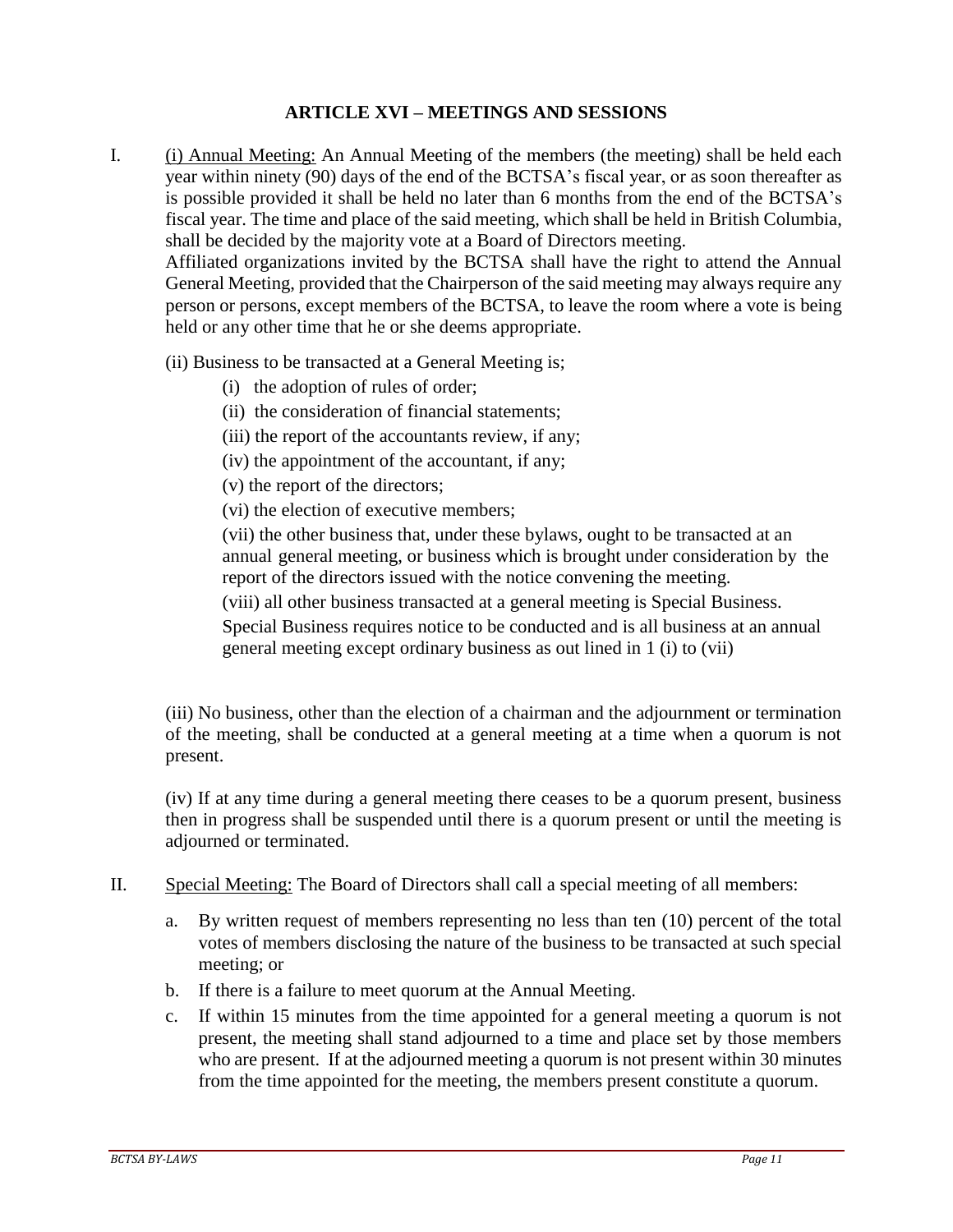- III. Executive Committee Meeting: Meetings of the Executive Committee may be called at the discretion of the President or, if absent, by a Vice-President. A notice of such meeting and a copy of the proposed agenda shall be sent to each committee member at least four (4) days in advance of the said meeting. If all members of the Executive Committee consent, then the meeting may be conducted via conference call.
- IV. Board of Directors Meeting: A Board of Directors meeting shall be called by the President or, if absent, by the Vice-President, a minimum of once a year. All directors shall be given notice of such meeting, together with a copy of the agenda for said meeting at least four (4) days in advance of said meeting.
- V. Error in Giving Notice of Annual or Special Meeting of Members: No error or omission in the giving of notice of any annual or meeting of members or meetings of the Board of Directors or of the Executive Committee or of the members of the BCTSA shall invalidate such meeting or make void any proceedings taken thereat provided, however, that the member, director or officer what was adversely affected by the error waives notice of such meeting and provided that he or she ratifies, approves and confirms any or all proceedings taken or had thereat.

For the purpose of sending notice to any member, director or officer for any meeting or otherwise, the address of the member, director or officer shall be their last address or email address recorded on the membership database of the BCTSA. Where possible notice will also be posted on the BCTSA website.

The accidental omission to give notice of a meeting to, or the non-receipt of a notice by, any of the members entitled to receive notice does not invalidate proceedings at that meeting.

- VI. Conference Call Participation: A director or officer may participate in a meeting of the Board of Directors, a meeting of the Executive Committee or a meeting of the members by means of a Skype or telephone conference or by such other communication facility available so as to permit all persons participating in such meeting shall be deemed to be present at such meeting.
- VII. Notices:

*Notices of Meetings of Members* – Notice will include the time and place of meeting, the proposed agenda, reasonable information to permit Members to make informed decisions, and will be given to each Member by the following means:

- i) By mail, email or on the website for each Member entitled to vote at the meeting, at least 10 days but not more than 60 days before the day on which the meeting is to be held; or
- ii) By telephone, electronic or other communication facility to each Member entitled to vote on which the meeting is to be held.
- iii) By posting on BCTSA's website not less than 10 days prior to the date of the meeting

A Special Resolution of the members is required to make any amendment to the Bylaws of the BCTSA.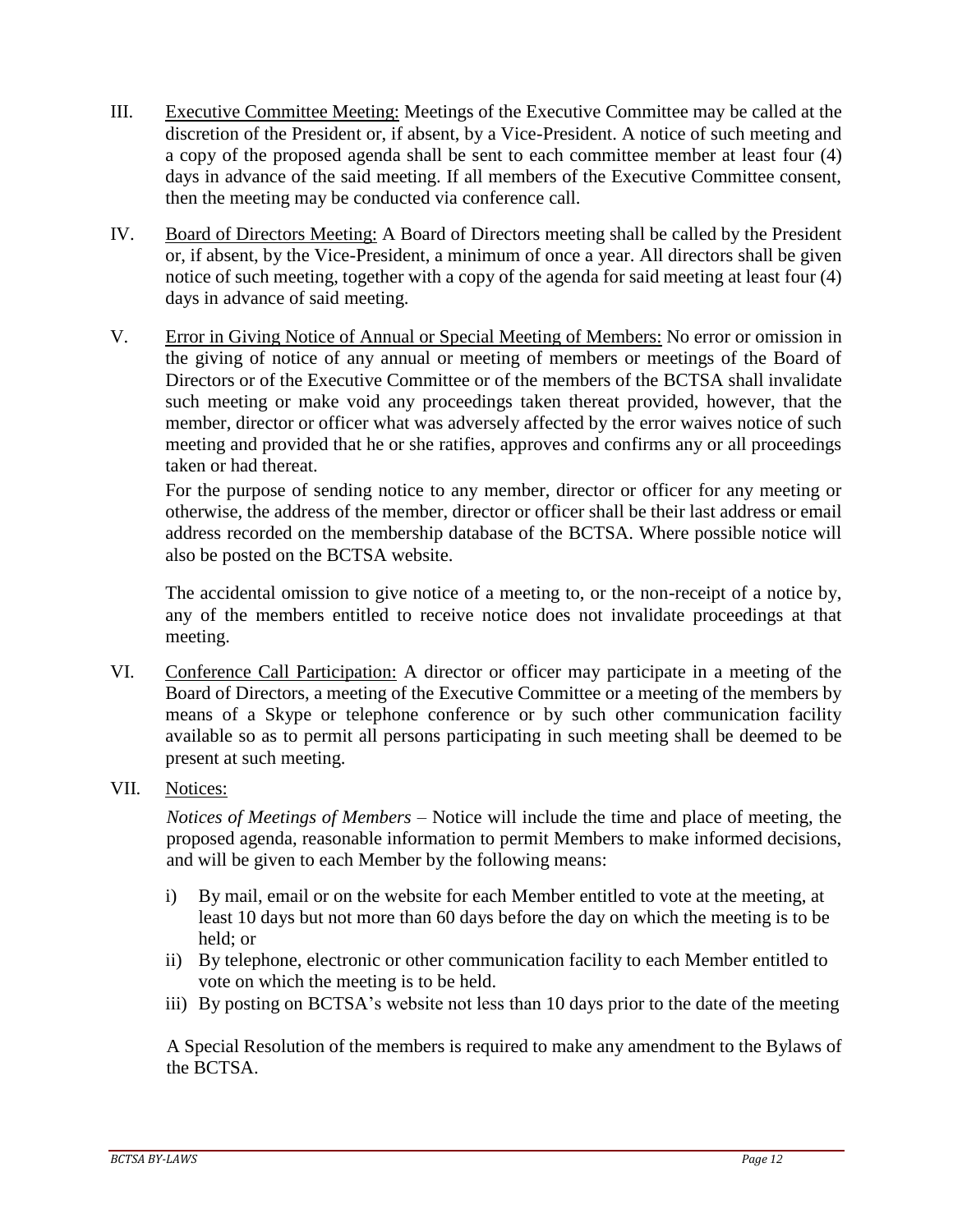# **ARTICLE XVII – QUORUM**

- I. Meeting of Members: A quorum for a General or Special Meeting shall consist of ten members in good standing
- II. Board Meeting: A quorum for a Directors Meeting shall consist of at least 3 members of the Board one of whom must be an executive member.

#### **ARTICLE XVIII – AMENDMENTS OF BYLAWS**

Except for the items set out in Article XIX, these Bylaws may be amended by majority vote of the directors at a meeting of the Board. The directors will submit the Bylaw amendment to the Members at the next meeting of Members, and the Members may, by majority vote, confirm, reject or amend the Bylaw amendment. The Bylaw amendment is effective from the date of the resolution of the directors. If the Bylaw amendment is confirmed, or confirmed as amended, by the Members it remains effective in the form in which it was confirmed.

Any alteration proposed in a bylaw alteration application takes effect when the bylaw alteration application is filed with the registrar, which is filed only after approval of a special resolution by the association.

# **ARTICLE XIX – FUNDAMENTAL CHANGES**

In accordance with the Act, a Special Resolution of the Members is required to make the following fundamental changes to the Articles or Bylaws of BCTSA:

- a) Change BCTSA's name;
- b) Change the province in which BCTSA's registered office is situated;
- c) Add, change or remove any restriction on the activities that BCTSA may carry on;
- d) Create a new class or group of Members;
- e) Change a condition required for being a Member;
- f) Change the designation of any class or group of Members or add, change or remove any rights and conditions of any such class or group;
- g) Divide any class or group of Members into two or more classes or groups and fix the rights and conditions of any such class or group;
- h) Add, change or remove a provision respecting the transfer of a membership;
- i) Increase or decrease the number of, or the minimum or maximum number of directors;
- j) Change the statement of the purpose of BCTSA;
- k) Change the statement concerning the distribution of property remaining on liquidation after the discharge of any liabilities of BCTSA;
- l) Change the manner of giving notice to members entitled to vote at a meeting of Members;
- m) Change the method of voting by Members not in attendance at a meeting of Members; or
- n) Add, change or remove any other provision that is permitted by this Act to be set out in the Articles